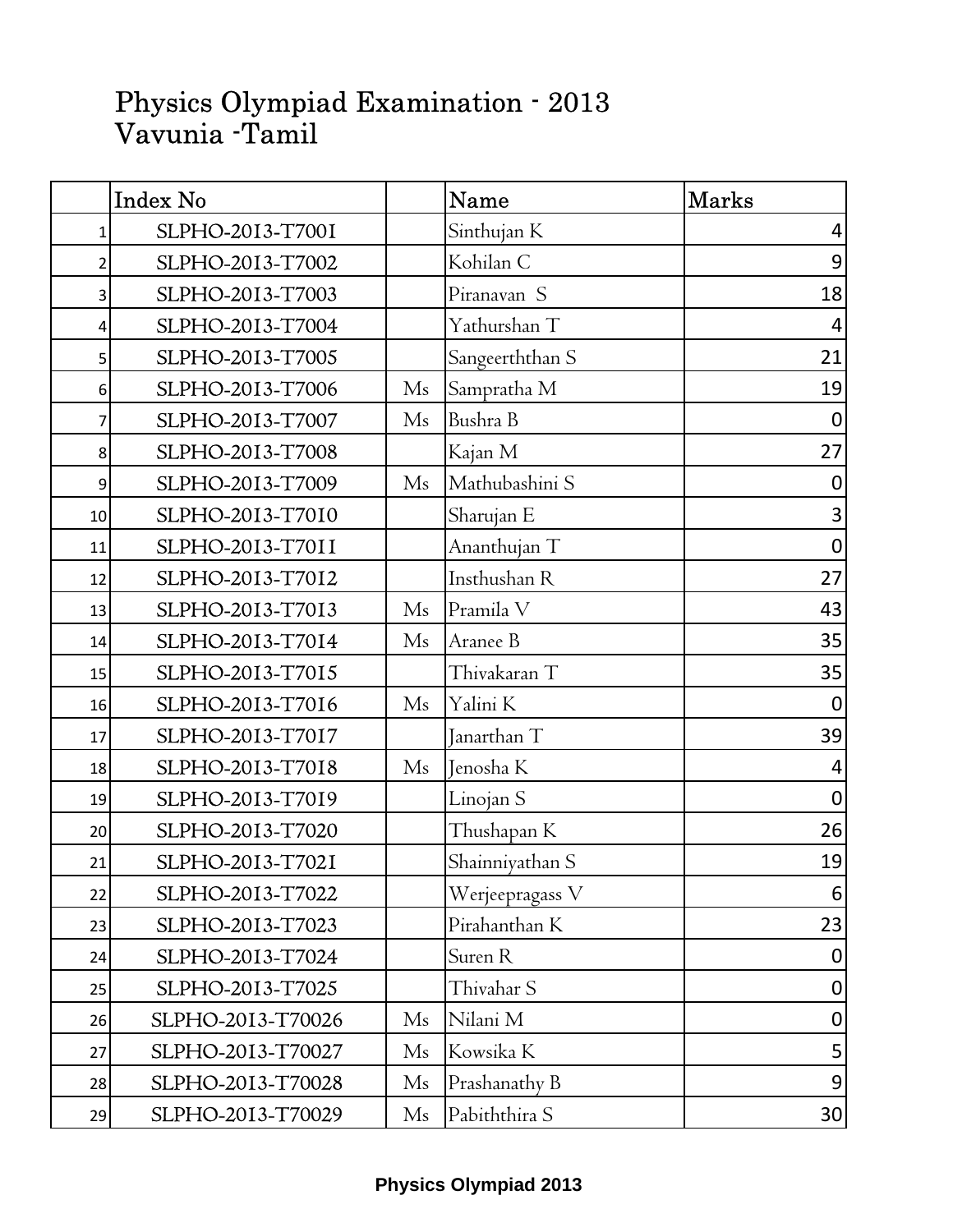|    | Index No          |          | Name          | <b>Marks</b>     |
|----|-------------------|----------|---------------|------------------|
| 30 | SLPHO-2013-T70030 |          | Sivakaran K   | 30               |
| 31 | SLPHO-2013-T70031 | Ms       | Thanuja T     | 44               |
| 32 | SLPHO-2013-T70032 | $\rm Ms$ | Kirusiha B    | 0                |
| 33 | SLPHO-2013-T70033 | $\rm Ms$ | Asvini I      | $\boldsymbol{0}$ |
| 34 | SLPHO-2013-T70034 | Ms       | Pelastina A   | 0                |
| 35 | SLPHO-2013-T70035 |          | Suwarnanath K | 4                |
| 36 | SLPHO-2013-T70036 |          | Inshaf A      | 5                |
| 37 |                   |          |               |                  |
| 38 |                   |          |               |                  |
| 39 |                   |          |               |                  |
| 40 |                   |          |               |                  |
|    |                   |          |               |                  |
|    |                   |          |               |                  |
|    |                   |          |               |                  |